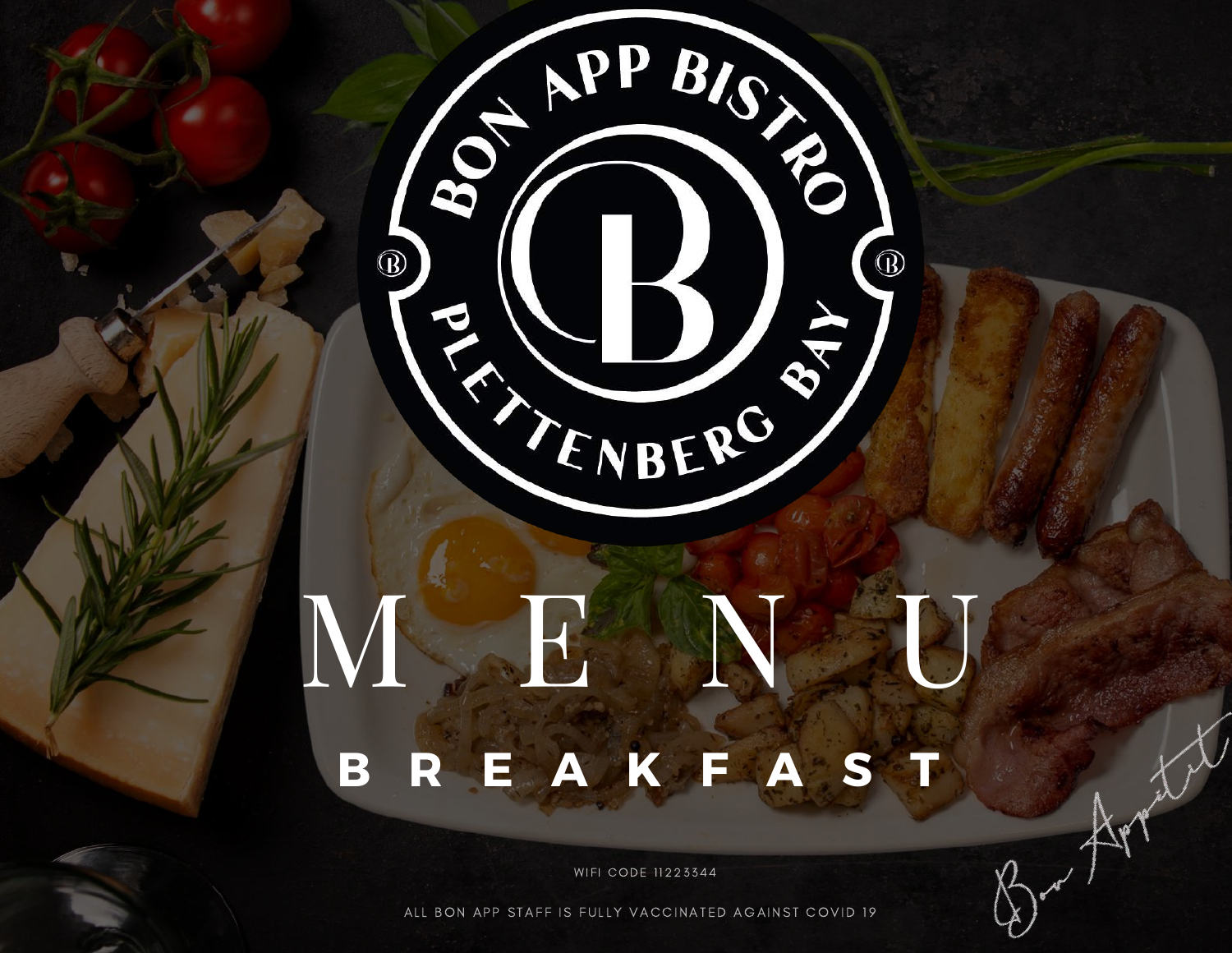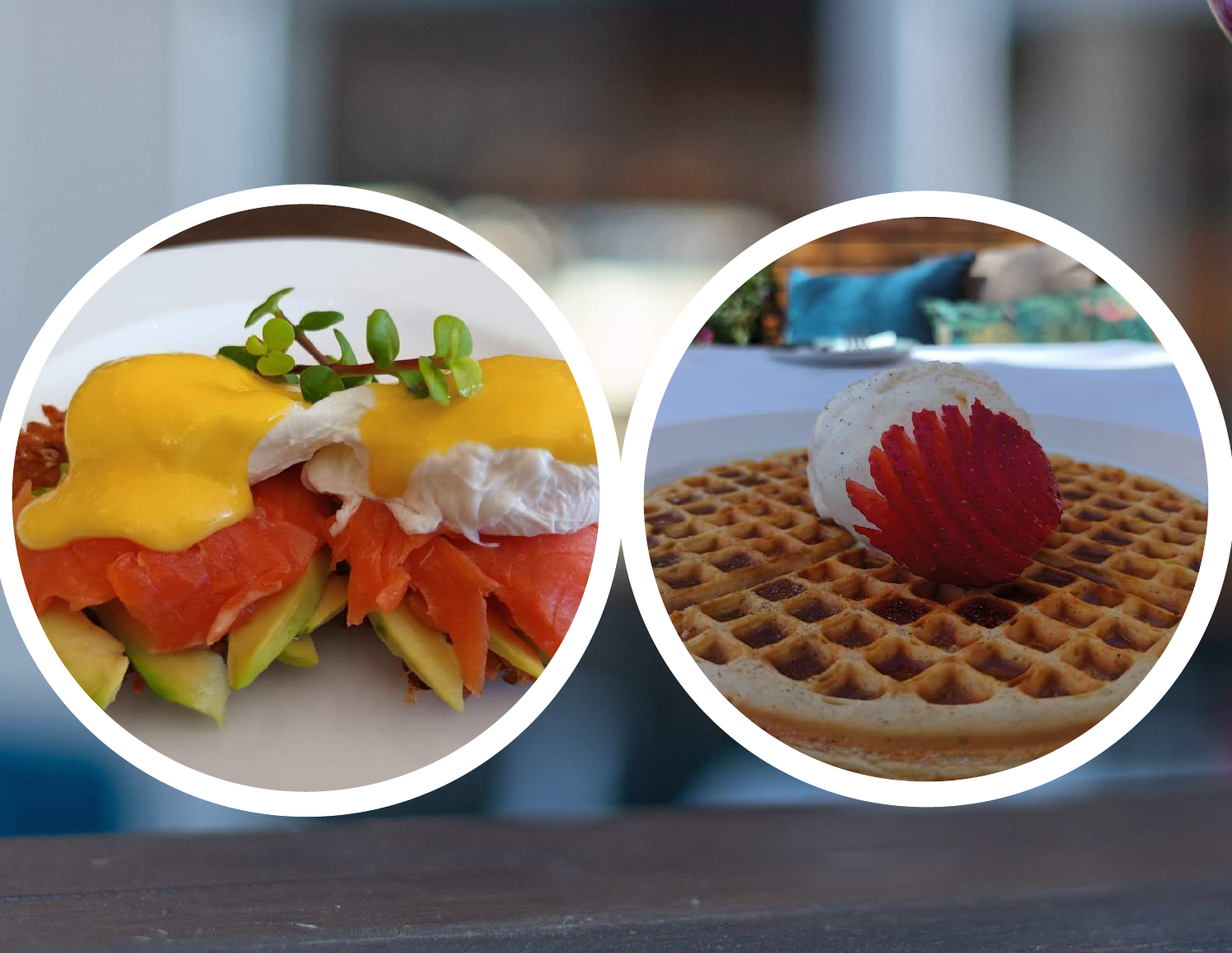# **REAKFAST**

## EGGS BENEDICT (G)

2 eggs poached to your preference, set atop 2 crispy potato rosti, avocado slices and a silky hollandaise sauce with your choice of streaky bacon or gypsy ham **R30** REPLACE with smoked salmon

## THE FULL PLETTONIAN

2 eggs, grilled cherry tomatoes, sautéed mushrooms, 2 chipolata sausages, 2 rashers of bacon and sautéed potatoes and 2 slices of toast GLUTEN FREE option of roasted butternut/sweet potato

instead of toast ADD Grilled or fried halloumi cheese **R15**

PLETT TOAST

Delicious french toast sprinkled with cinnamon sugar, streaky bacon, banana and lashings of sweet maple syrup ADD Cheddar cheese **R15**

## BON FRITTATA(V)

An open style 3 eggs omelette with your choice of fillings and topped off with cheddar cheese

> **R20 R25 R40**

- Diced bacon
- Diced ham
- Smoked salmon
- Caramelised onion **R5**
- Sautéed mushrooms **R20**

# **R65**

**R80**

- 
- 
- 
- 
- 

## FORMOSA FLAPJACKS (V)

Delicious buttery flapjacks crispy on the outside and soft on the inside smothered in creamy butter and cinnamon sugar with honey or maple syrup

## HEALTH BOWL (V) **R80**

Muesli served with your choice of flavour yogurt and selection of seasonal fruits

## FRESHLY BAKED CROISSANTS **R25**

Served with your choice of jam and butter or:

| • Gypsy ham         | R <sub>25</sub> | · Grilled baby tomatoes | <b>R20</b>      |
|---------------------|-----------------|-------------------------|-----------------|
| • Scrambled egg R12 |                 | · Smoked salmon         | <b>R40</b>      |
| . White cheddar R15 |                 | • Crème fraiche         | R <sub>25</sub> |

## WRECK WAFFLE

- Fruit salad **R30**
- Sautéed apples **R15**
- Berry compote **R20**
- **R15**
- **R10 R30**
- 
- 
- **R10**

**R25**

**R60**

## **Sweet Toppings Savoury Toppings**

- Crispy bacon bits Caramelised onions **R20**
- Sautéed capsicums **R5 R20**

**R45**

- - Honey
		- Syrup • Chopped nuts
			- Vanilla ice cream **R10**
			- Whipped cream

**R20 R20 R25 R10 R15**



Grilled baby tomatoes

Sweet pepper Avocado Sautéed potato • White cheddar